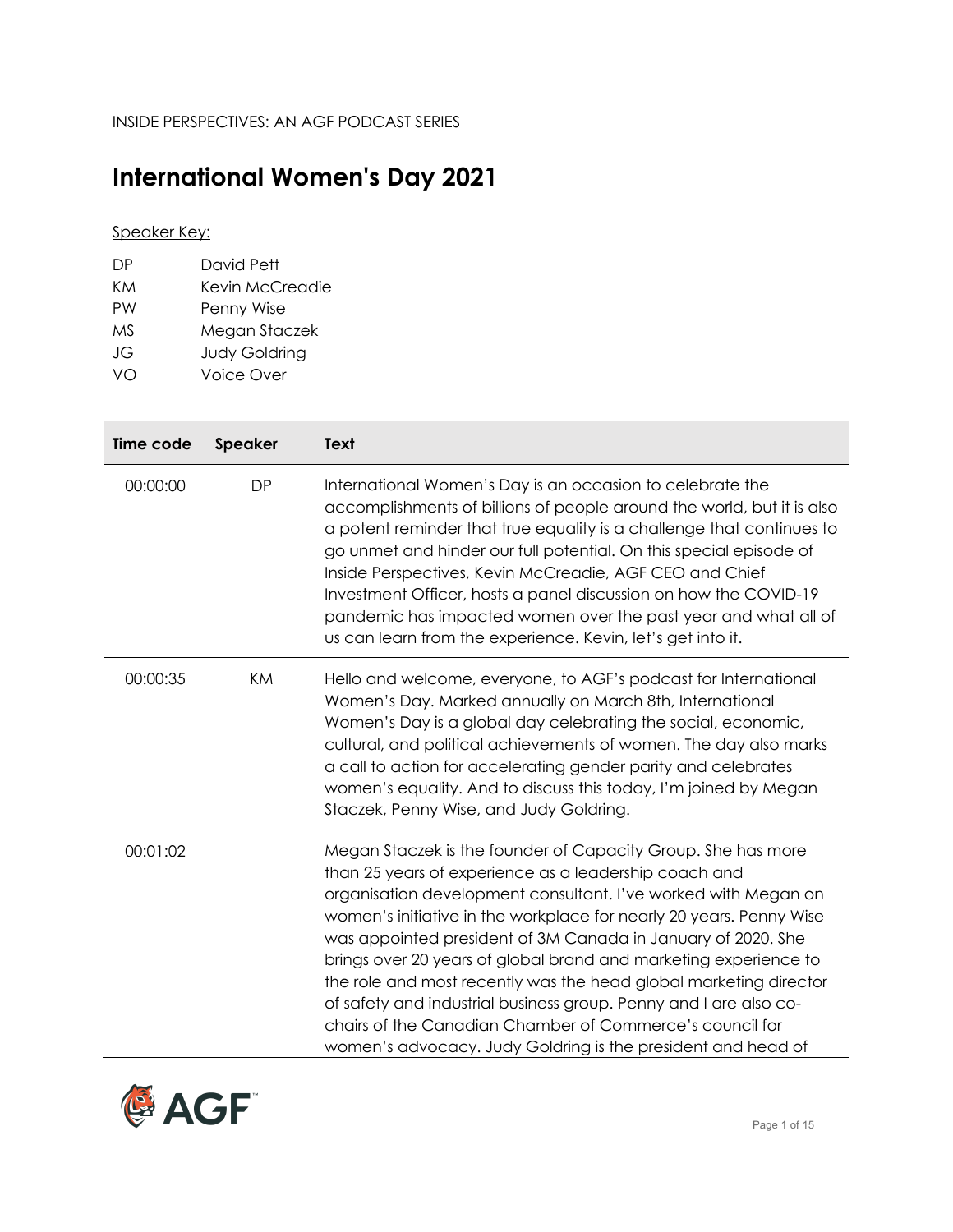| Time code | <b>Speaker</b> | Text                                                                                                                                                                                                                                                                                                                                                                                                                                                                                                                                                                                  |
|-----------|----------------|---------------------------------------------------------------------------------------------------------------------------------------------------------------------------------------------------------------------------------------------------------------------------------------------------------------------------------------------------------------------------------------------------------------------------------------------------------------------------------------------------------------------------------------------------------------------------------------|
|           |                | global distribution at AGF Management.                                                                                                                                                                                                                                                                                                                                                                                                                                                                                                                                                |
| 00:01:35  |                | In addition, she oversees the firm's human resources function and is<br>responsible for AGF's private client businesses and heads our<br>sustainability council. She's also a member of the board of directors<br>for AGF Management Limited and AGF Mutual Funds. It's<br>remarkable how much has changed since International Women's<br>Day last year. COVID-19 became real just days later. Here in<br>Ontario, schools were closed through an extended March break,<br>the Canadian/US borders closed, and we quickly became familiar<br>with words like lockdown and quarantine. |
| 00:02:05  |                | As we celebrate International Women's Day a year later, we have<br>the opportunity to look at what we have learned from the<br>pandemic, how it has impacted women in the workplace, and how<br>we move forward from here. Let's get into it. Drawing on your<br>backgrounds, how has the pandemic impacted women? Maybe<br>we'll start with Penny.                                                                                                                                                                                                                                   |
|           | PW             | Thanks for the opportunity to share some of the experiences. I'm<br>really excited to talk about the importance of International<br>Women's Day and why we need to celebrate and recognise<br>women.                                                                                                                                                                                                                                                                                                                                                                                  |
| 00:02:34  |                | As you said, I work for 3M, and we are a manufacturing company.<br>We do have a Half the organisation is office base and equivalent<br>to knowledge base you describe. That was really simple from the<br>perspective of we told people to go home and work from home.<br>But 3M was and still continues to be an essential manufacturer. We<br>were either making products that were being used in the fight<br>against the pandemic.                                                                                                                                                |
| 00:03:01  |                | Or we had products that were being used by other manufacturers<br>to support the fight against the pandemic. So those workers<br>couldn't go home. We also had R&D and application engineers out<br>in the field, supporting customers, making sure our products were<br>working properly and supporting other people's manufacturing. So<br>we had to find a way to keep them safe. We put into place many<br>actions to ensure the safety of all of our employees who had come<br>into our facilities.                                                                              |

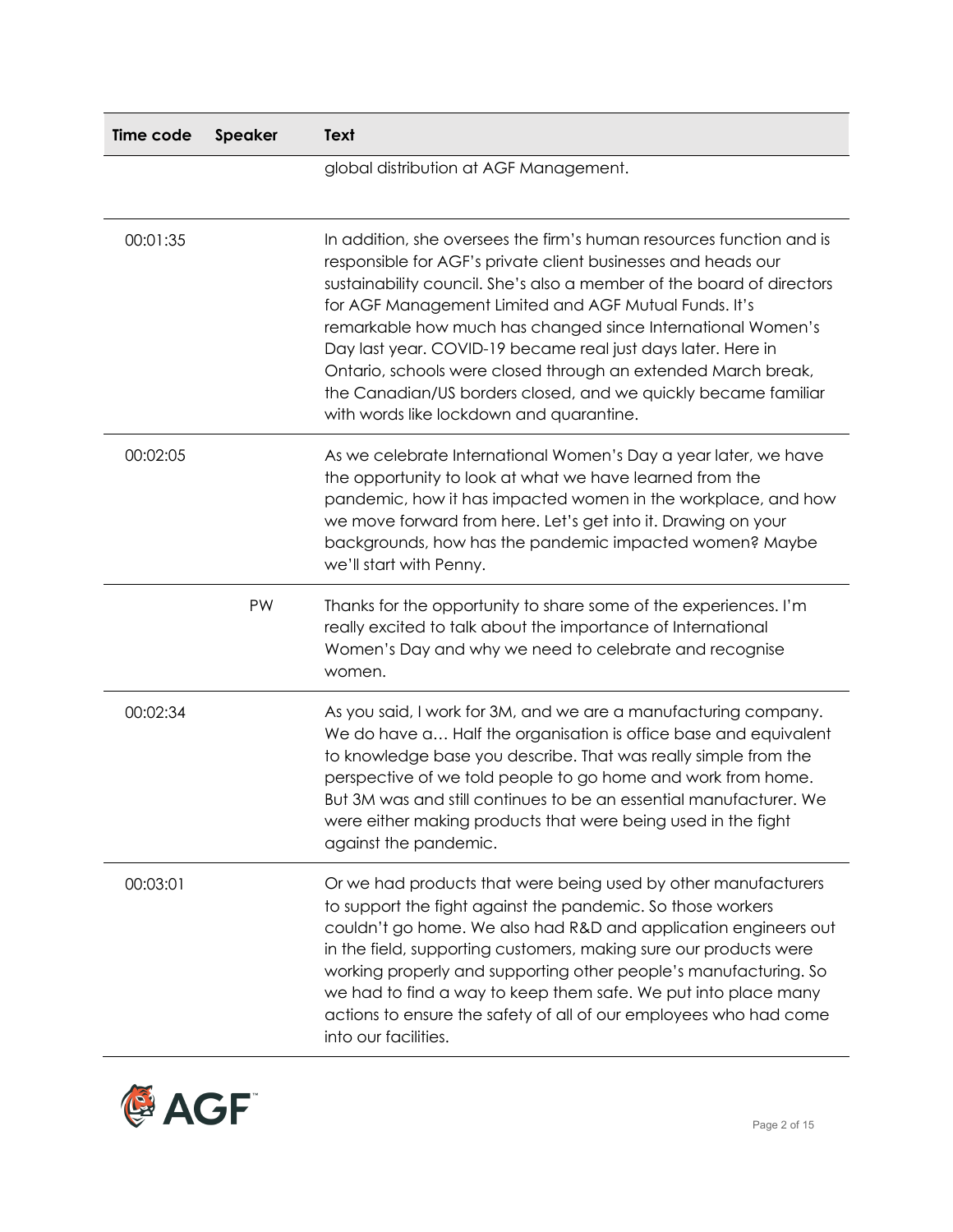| Time code | Speaker   | Text                                                                                                                                                                                                                                                                                                                                                                                                                                                                                                                                                                                                      |
|-----------|-----------|-----------------------------------------------------------------------------------------------------------------------------------------------------------------------------------------------------------------------------------------------------------------------------------------------------------------------------------------------------------------------------------------------------------------------------------------------------------------------------------------------------------------------------------------------------------------------------------------------------------|
| 00:03:31  |           | Things like active screening. Environmental, health, and safety is on-<br>site every day. We reworked a lot of processes. We made sure there<br>was social distancing, we made sure there's daily communications<br>from leaders, and we made sure all workers had access to PPE.<br>Those were things that we did en masse to support our<br>manufacturing organisation. But the reality is we have women<br>working in our manufacturing facilities and working on the<br>manufacturing floors, and when schools were closed, when day<br>cares were closed, that created a significant issue for them. |
| 00:04:05  |           | What we did was a lot of our plant leaders and teams got together<br>and really looked at what were the shifts that need to be covered,<br>who could work which shifts, and how would they rework to make<br>sure that we were being as flexible as possible to be able to provide<br>support and help our workers have the flexibility in their schedules.<br>So that women and the men too could take care of their families,<br>take care of their elders, take care of their children, make sure their<br>kids were doing schoolwork and still come to work.                                          |
| 00:04:34  | KM        | Meg, what about you?                                                                                                                                                                                                                                                                                                                                                                                                                                                                                                                                                                                      |
|           | <b>MS</b> | Sure, Kevin. Thank you. One of the issues in America is that many of<br>our states do not have their public schools open. They've been<br>virtual since March of last year, and this has had a tremendous<br>impact on children but also on parents and in particular working<br>mothers. In addition, there have been shifts in the work of being a<br>coach. Clearly, all of the work is virtual, much as everyone else is<br>experiencing.                                                                                                                                                             |
| 00:05:02  |           | However, what I'm finding is team events where teams really have<br>to come together and drive large change in their organisations is a<br>big challenge to do virtually. As a coach, what I'm noticing is that<br>stress levels are incredibly high, especially now that we've been in<br>the long-haul stretch of being in this pandemic. While all leaders are<br>stressed, I'm finding women in particular to be at very high levels of<br>anxiety and overwhelmed.                                                                                                                                   |
| 00:05:34  |           | In fact, just this week, I had two senior-level female leaders express a<br>desire to leave their job, not because they want to leave their job<br>but simply because they cannot juggle what's required of them at<br>home and at work.                                                                                                                                                                                                                                                                                                                                                                  |

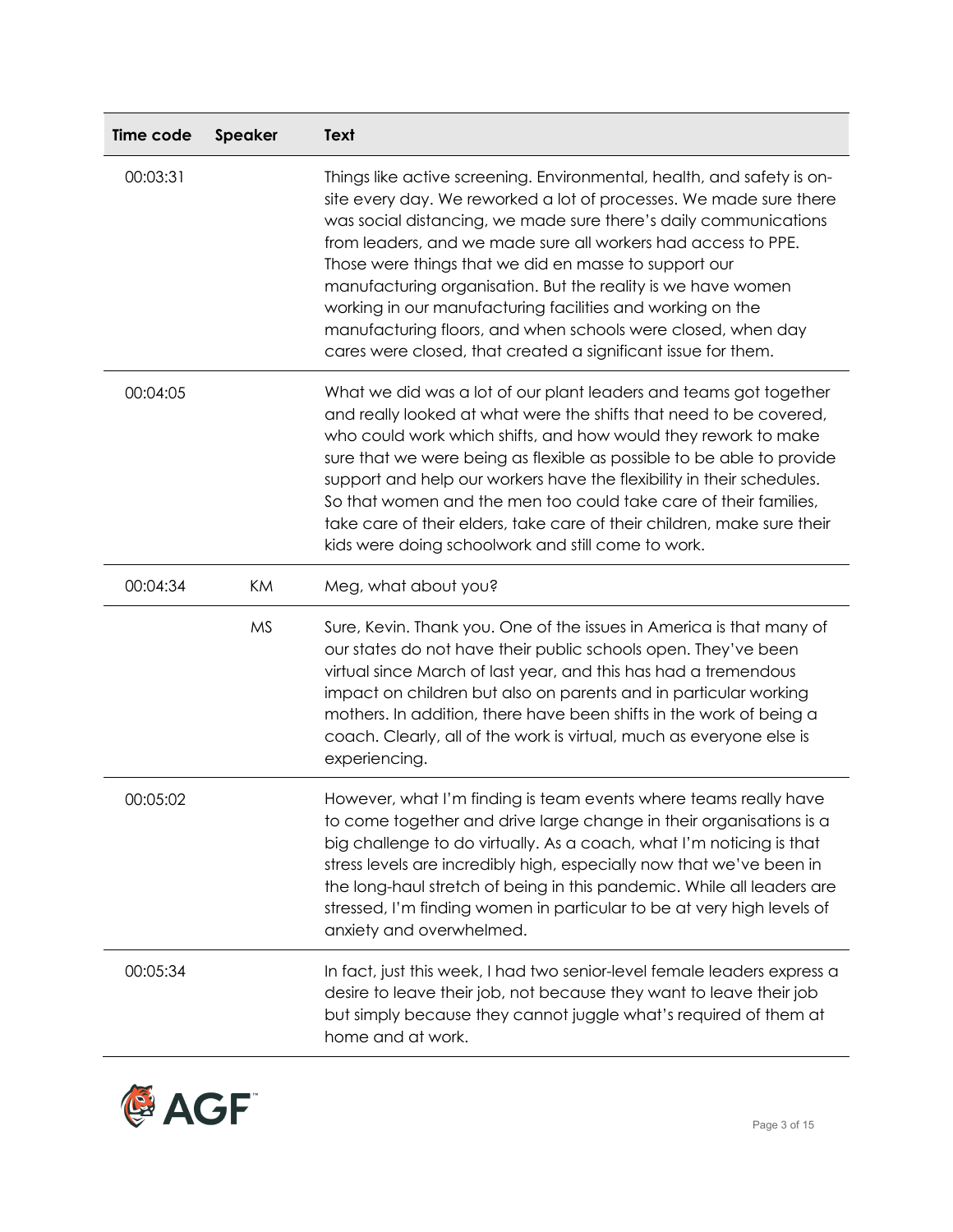| Time code | <b>Speaker</b> | <b>Text</b>                                                                                                                                                                                                                                                                                                                                                                                                                                                                                                                                                                                                                                                                              |
|-----------|----------------|------------------------------------------------------------------------------------------------------------------------------------------------------------------------------------------------------------------------------------------------------------------------------------------------------------------------------------------------------------------------------------------------------------------------------------------------------------------------------------------------------------------------------------------------------------------------------------------------------------------------------------------------------------------------------------------|
|           | KM             | Judy, you have a unique view into this, given your position in the<br>firm, also sitting with me on the crisis management efforts that we<br>do. Can you maybe talk about some of the things we've done<br>during the pandemic and what you've seen?                                                                                                                                                                                                                                                                                                                                                                                                                                     |
| 00:06:01  | JG             | Sure. At AGF, we have taken the pandemic. We have focused on<br>ensuring employee mental health. One of the things I think that<br>we've done extremely well is to make sure we are reaching out to<br>our employees. We've conducted several surveys through the year<br>to ensure that we have touchpoints with employees across the<br>board and ensuring that we're addressing their concerns as<br>pandemic has continued to go on far longer than, I think, any of us<br>expected.                                                                                                                                                                                                 |
| 00:06:27  |                | When we first got into this situation, the crisis management team<br>was meeting twice a day for several weeks, then scaled back to<br>once a day for several months, and we continue to meet now three<br>times a week to again address concerns that are being raised. And<br>what we're seeing particularly among our female population is the<br>overwhelming stress that Megan spoke about. The fact that people<br>who are having to manage their career and juggle childcare<br>obligations and other family obligations and maintaining a<br>household really is placing an extreme strain.                                                                                      |
| 00:06:59  |                | And we've seen an uptick in the use of our EAP services, which is<br>wonderful that they have access to outside sources to draw upon,<br>and we're making sure we're highlighting that for our employees so<br>that women in particular know that they have the support they<br>need. We are ensuring extreme amount of flexibility to support<br>choice around when people work that during the times day that<br>they are able to work. We've also encouraged people to ensure<br>that where there are downtimes to not send emails in off-hours,<br>again reflecting the opportunity for greater flexibility to try to relieve<br>some of the stress that people are under right now. |
| 00:07:35  | KM             | I'm going to switch gears. I know all three of you really well, so you<br>all have daughters. Penny and Megan, you have young daughters<br>who are entering the workforce, and a lot of our issues we focus on<br>about are existing women in our workforces. And I share all of what<br>you have said, all three of you, about the burden being<br>disproportionately felt by our working mothers and women in<br>general. Tell me Talk to me about your children, and Judy, you                                                                                                                                                                                                        |

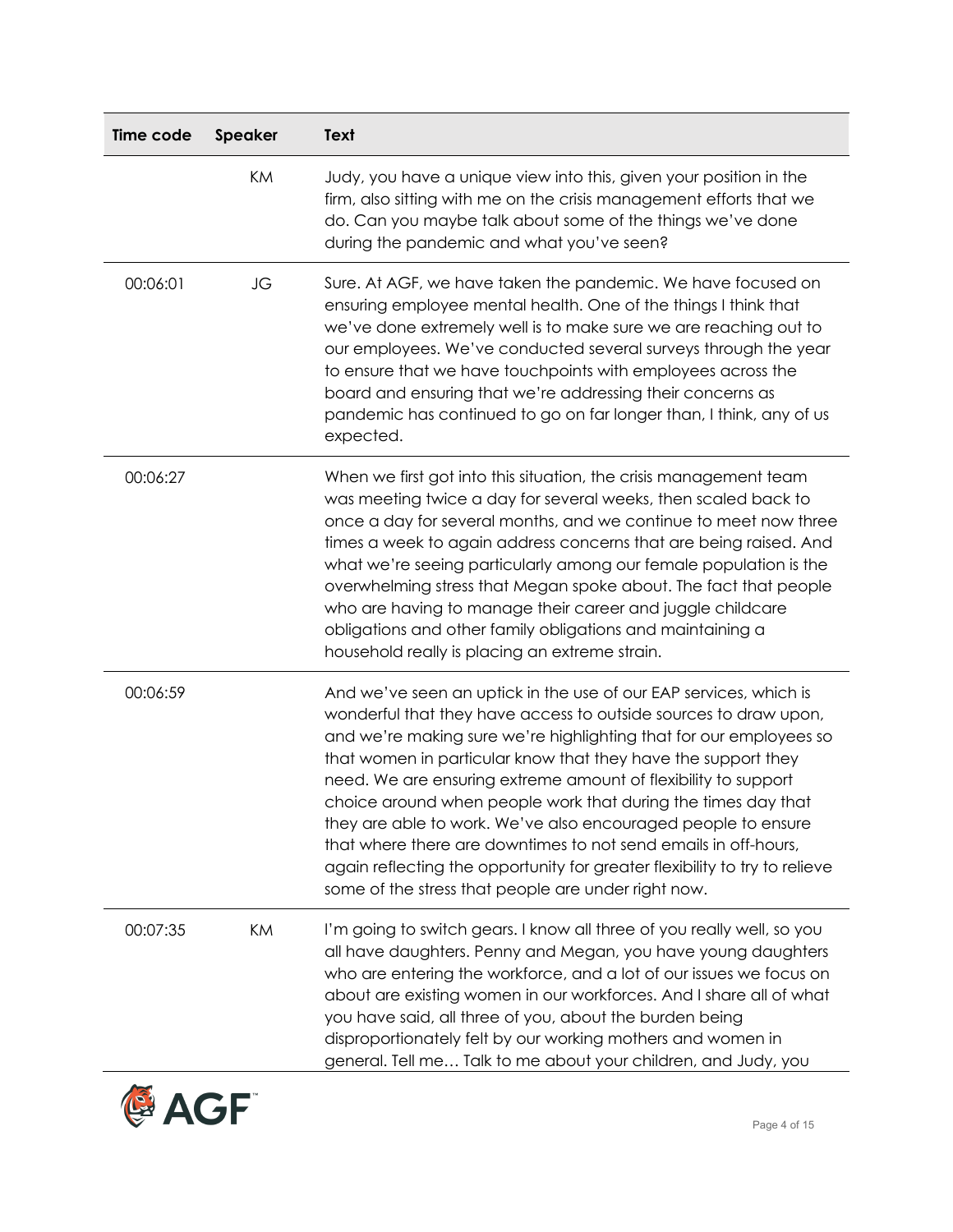| Time code | <b>Speaker</b> | Text                                                                                                                                                                                                                                                                                                                                                                                                                                                                                                                                                                                                                                                                                                              |
|-----------|----------------|-------------------------------------------------------------------------------------------------------------------------------------------------------------------------------------------------------------------------------------------------------------------------------------------------------------------------------------------------------------------------------------------------------------------------------------------------------------------------------------------------------------------------------------------------------------------------------------------------------------------------------------------------------------------------------------------------------------------|
|           |                | have younger girls. And walk me through what this has meant to<br>them as they think forward.                                                                                                                                                                                                                                                                                                                                                                                                                                                                                                                                                                                                                     |
| 00:08:03  | JG             | I'll be honest. My daughters are younger still. They're in school, so<br>their biggest issue is the socialisation element that has impacted<br>them and their inability to see their friends. When we look at the<br>importance of encouraging them and reminding them that school is<br>so important for their education, educational opportunities, and<br>ensuring that we are positioning them, and I'm trying to give them<br>the best of opportunities to succeed, that's where International<br>Women's Day does play a role. We do have to keep highlighting this<br>for our kids and, like Penny said, passing the torch to make sure they<br>can succeed and achieve all of what they are aiming to do. |
| 00:08:35  | PW             | My daughter is 23, as I said. She graduated from university in the<br>middle of the pandemic. She actually graduated in June of 2020,<br>and so for her, the challenge has been I have finished school, I am<br>staring down the start of my career and the start of my life, and I am<br>living in my bedroom at my mother's house, like I was when I was in<br>high school.                                                                                                                                                                                                                                                                                                                                     |
| 00:09:01  |                | And from my perspective, it was a really wonderful few extra months<br>that I got to spend with my daughter and really connect. And it was<br>wonderful from that perspective. But I certainly understood her<br>frustration about not being able to get started, not being able to<br>get on with her life. She's been able to accept a job and is moving<br>forward with her career. But really helping her understand that it was<br>okay to delay, that a lot of young women between the age of 20<br>and 24 have left the workforce in Canada and are pursuing higher<br>education and other activities.                                                                                                     |
| 00:09:34  |                | I think there's a really important message that you're not alone in<br>this, that there are many other people of your generation, many<br>other young women of your generation who are staring down the<br>same challenges, and that it will come to an end. You will get<br>through this, and you will have different kinds of experiences to take<br>forward. And I think it's making them stronger and more resilient.                                                                                                                                                                                                                                                                                         |
|           | <b>MS</b>      | Like Penny's daughter, my daughter is 22 and graduated from<br>university in May of 2020.                                                                                                                                                                                                                                                                                                                                                                                                                                                                                                                                                                                                                         |
| 00:10:03  |                | She started her job this August but virtually, so likewise she's living in                                                                                                                                                                                                                                                                                                                                                                                                                                                                                                                                                                                                                                        |

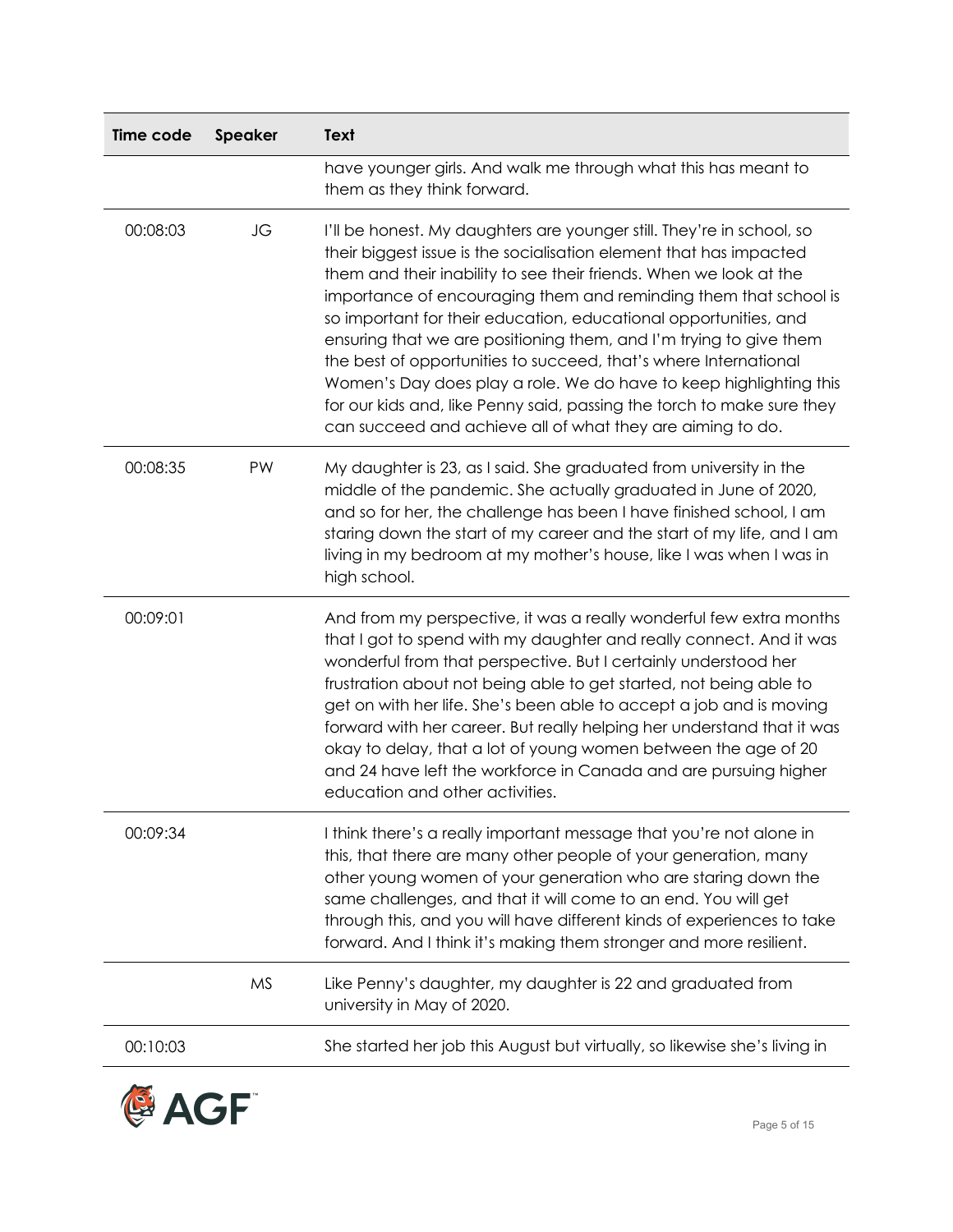| Time code | Speaker | <b>Text</b>                                                                                                                                                                                                                                                                                                                                                                                                                                                                                                                                                                                                                                                                 |
|-----------|---------|-----------------------------------------------------------------------------------------------------------------------------------------------------------------------------------------------------------------------------------------------------------------------------------------------------------------------------------------------------------------------------------------------------------------------------------------------------------------------------------------------------------------------------------------------------------------------------------------------------------------------------------------------------------------------------|
|           |         | our house. So I went from empty nest back to full nest, and while<br>they're adults, it's certainly stressful. I will echo what Penny<br>mentioned. For my daughter, she's missing certainly the social<br>interaction but all the learning that happens when you're in an<br>organisation, showing up in the office every day. At the same time, I<br>would say I'm watching her firm do a great job onboarding,<br>connecting my daughter.                                                                                                                                                                                                                                |
| 00:10:35  |         | She has two mentors. They're all virtual, but she has two mentors,<br>which is fantastic. So I'm seeing great strides by organisations, like<br>we heard both Judy and Penny mention in their organisations. But<br>it's still a loss for young women today to not have that access in the<br>office to relationships and interaction.                                                                                                                                                                                                                                                                                                                                      |
|           | KM      | I think that it's an important statement right there.                                                                                                                                                                                                                                                                                                                                                                                                                                                                                                                                                                                                                       |
| 00:11:00  |         | We, who have established places in our careers, have networks that<br>we can rely on that are, for all of us on this call, at least 20-plus<br>years. If you're a young woman today and building that virtually, I<br>think it's hard. We would all argue that creating a new virtual<br>relationship is something new to all of us. It is going to be a<br>challenge, and I think about what Penny said. We've seen a large<br>number of women in the age of 20 to 24 go back to school, and<br>while that's great, it may not be the right answer. I say to all of you<br>maybe the question is what do we do for the women who are in<br>that vulnerable 30 to 39 group. |
| 00:11:32  |         | Referencing some of the comments Penny made about where<br>people just have to make choices or, Meg, where they have just<br>basically said I have to either stay home and take care of my<br>children or give up my career. These are my choices. Talk to me.<br>How do we help that cohort?                                                                                                                                                                                                                                                                                                                                                                               |
|           | JG      | I think, from an employer's perspective, the most concerning aspect<br>of that is that women in the cohort of 35 to 39 are truly the leaders of<br>tomorrow and they are the individuals that we want at the table as<br>we look for gender parity.                                                                                                                                                                                                                                                                                                                                                                                                                         |
| 00:12:00  |         | I think unfortunately this pandemic has set back that goal<br>significantly by generations, and we really need to focus on bringing<br>them back to the workplace.                                                                                                                                                                                                                                                                                                                                                                                                                                                                                                          |

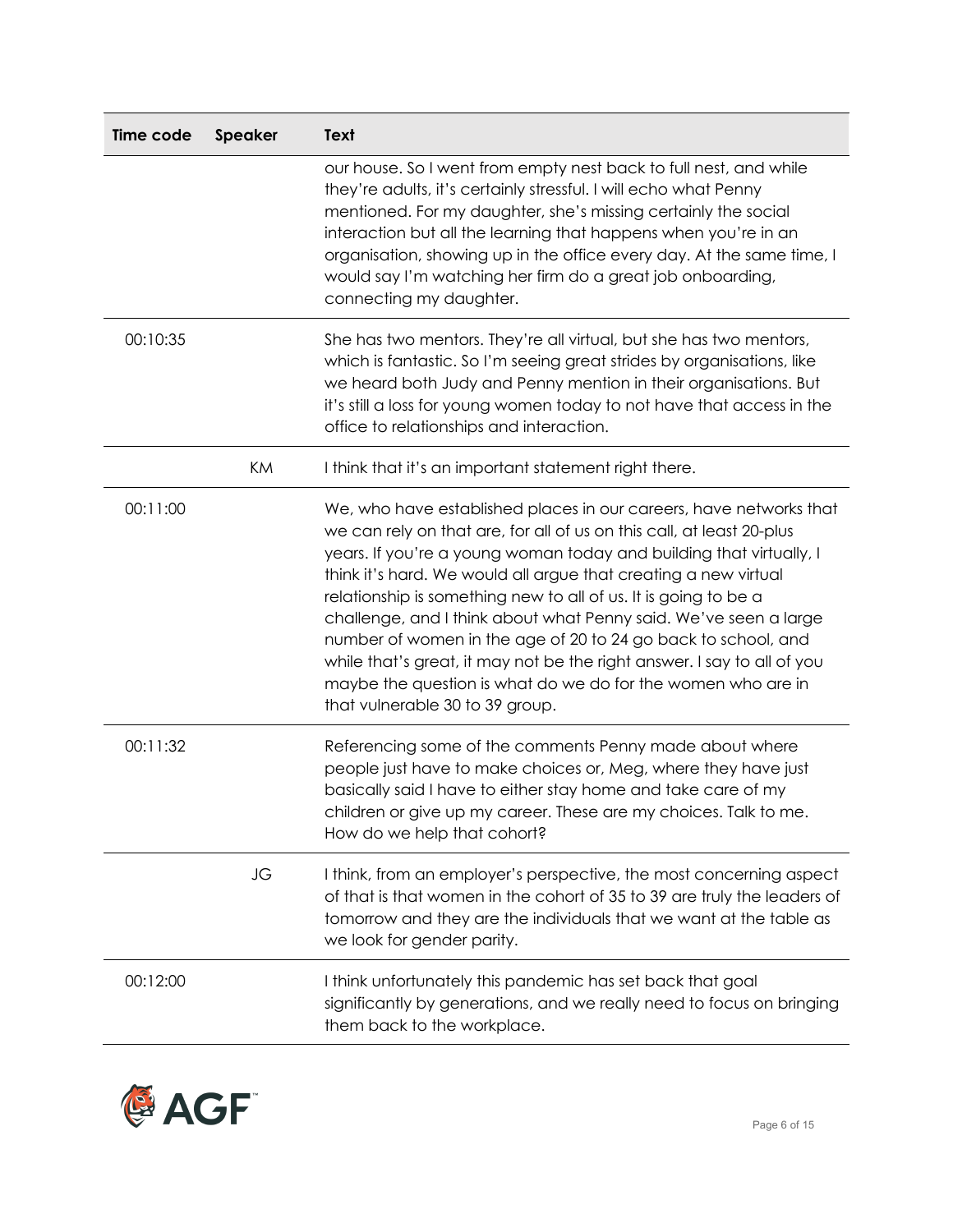| Time code | <b>Speaker</b> | <b>Text</b>                                                                                                                                                                                                                                                                                                                                                                                                                                                                             |
|-----------|----------------|-----------------------------------------------------------------------------------------------------------------------------------------------------------------------------------------------------------------------------------------------------------------------------------------------------------------------------------------------------------------------------------------------------------------------------------------------------------------------------------------|
|           | PW             | Judy, I agree. The women between 35 and 39, they are the leaders<br>of the future, and when Kevin and I first joined the committee for<br>women's advocacy, as he mentioned, the focus was on how to get<br>more senior women on to boards and boards of directors. And we<br>realised really quickly, as we were coming into the pandemic, that<br>women were leaving the workforce and never mind getting more<br>women into the boardroom, which is still really important activity. |
| 00:12:34  |                | We needed to make sure women could get back into the<br>workforce, and we thought about that and worked with the team.<br>And we think about that in three different areas. One is around<br>childcare, another one is around support for women entrepreneurs,<br>and a third area is pivoting roles for women. The majority of roles<br>that were most severely impacted by the pandemic were service<br>roles or a lot of roles that women were working on more so than<br>men.       |
| 00:13:00  |                | And what are the kinds of roles for the future that are high-growth<br>spaces, high-value spaces that we need to have to build our<br>economy for the future in Canada? And how do we help women<br>pivot to some of those roles so that we are really bringing women<br>back into the workforce and into the economy in a really powerful<br>and valuable way for the future?                                                                                                          |
|           | <b>MS</b>      | I want to echo everything I heard Penny and Judy say. I think that<br>age group is our pipeline for future leaders. They're also going to<br>play a huge role in mentoring and role modelling for women and<br>generations to come.                                                                                                                                                                                                                                                     |
| 00:13:35  |                | So we definitely need to focus in on this group. I think one of the<br>most important things is finding ways to honour the role women play.<br>So women play a role in their families, they play a role in their<br>communities, and clearly they play a role in their organisations.<br>Today, there is not enough parity around how the work at home<br>gets done for many women, and we've got a lot of single moms out<br>there as well. And they're suffering perhaps the most.    |
| 00:14:05  |                | And then finally I would say the issues facing women at work, some<br>of the barriers and some of the gender bias, aren't probably being<br>addressed as strongly right now during this virtual environment. And<br>so I think, coming back, we have to really pay attention to how<br>that's showing up and make sure that we're putting a focus on                                                                                                                                    |

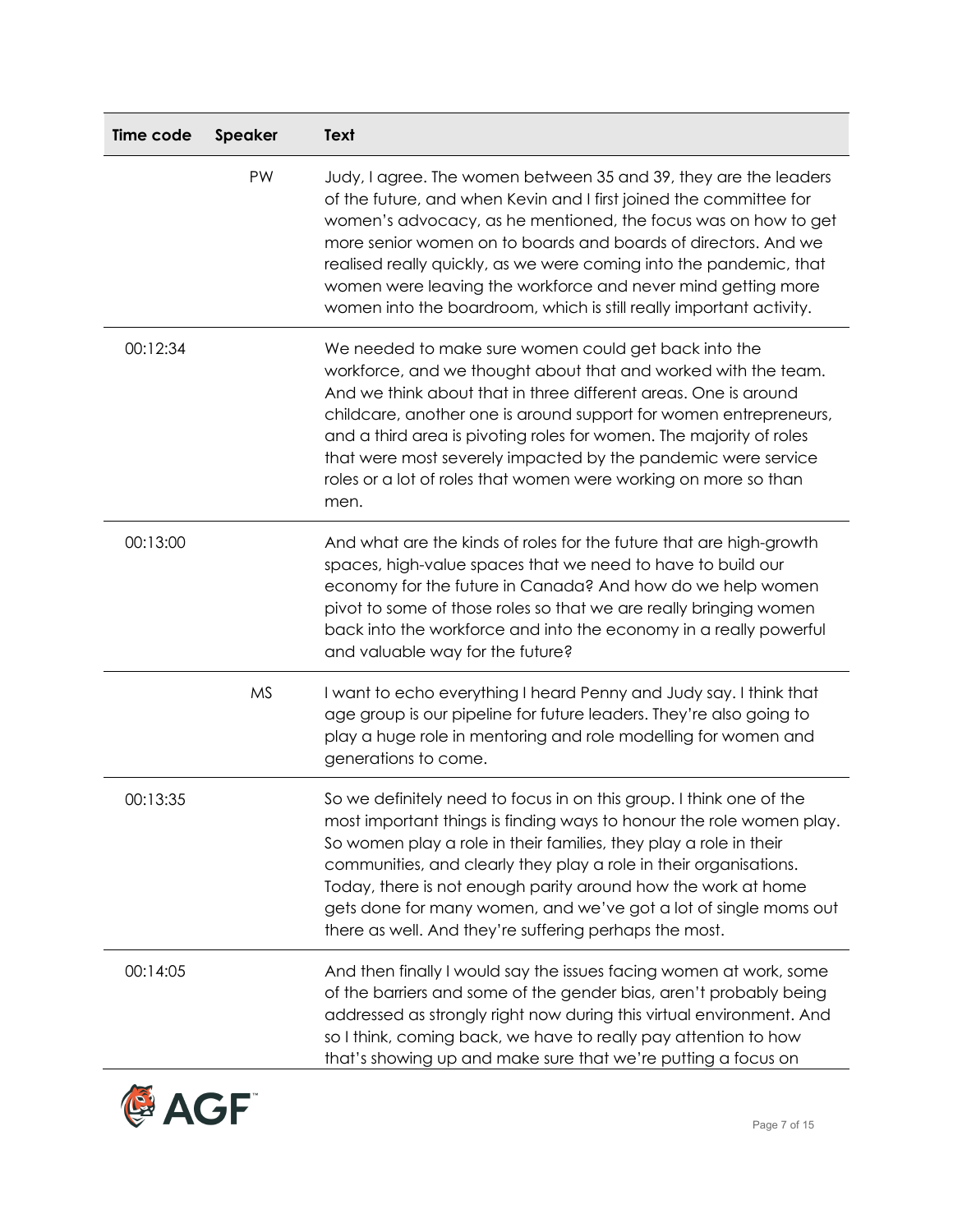| Time code | <b>Speaker</b> | <b>Text</b>                                                                                                                                                                                                                                                                                                                                                                                                                                                                                                                                                                                                                                                                                                                                                                                                                                                            |
|-----------|----------------|------------------------------------------------------------------------------------------------------------------------------------------------------------------------------------------------------------------------------------------------------------------------------------------------------------------------------------------------------------------------------------------------------------------------------------------------------------------------------------------------------------------------------------------------------------------------------------------------------------------------------------------------------------------------------------------------------------------------------------------------------------------------------------------------------------------------------------------------------------------------|
|           |                | sponsorship for women, advocacy for women, and networking.                                                                                                                                                                                                                                                                                                                                                                                                                                                                                                                                                                                                                                                                                                                                                                                                             |
| 00:14:27  | JG             | I think, just to pick up on that last point that Megan made, the<br>pandemic has done something quite positive, which is it's pulled<br>back the corporate façade of the environment that we've all been<br>working in from a perspective of the corporate leadership. And so<br>it's almost humanised the senior leaders in particular, and what I<br>found is that we're having great conversations. And so to Megan's<br>point, the ability to now get back with honest dialogue, honest<br>conversation about how people are dealing with their issues, what<br>issues are they dealing with, and then really focusing on<br>opportunities for mentoring, other kinds of support, and certainly<br>networking is going to be critical to ensure that we can bring these<br>women back with the support network within the corporate<br>environment that they need. |
| 00:15:10  | KM             | That's a terrific point because one of the things that's going to<br>come out of this, I hope Because when we went into this, all three<br>of you have heard me, my fear this event, if women were to depart<br>the workforce, especially in that cohort, we would set the effort<br>back to get to parity on boards and other things by decades, not a<br>year or two. By at least a decade or more to find that pipeline of<br>women to get them through and get them into their career for that<br>length.                                                                                                                                                                                                                                                                                                                                                          |
| 00:15:33  |                | And so I think the good thing To your point, we're going to come<br>out of this, hopefully, thinking about our entire workforce not just in a<br>pandemic. But what do they really need going forward? How do<br>we make be successful? What are the mental health issues that this<br>pandemic is going to leave behind not just in society but each of<br>our workforces and very differently? But now it'll allow us when we<br>get back to, quote, unquote, normal. Yes, we'll look at those issues<br>and say they're meaningful. They're real. They're with us all the time.<br>How do we focus on this effort?                                                                                                                                                                                                                                                  |
| 00:16:01  |                | How do we make it easier in some ways to be okay to have this<br>conversation? There is a positive silver lining that's going to come<br>out of it.                                                                                                                                                                                                                                                                                                                                                                                                                                                                                                                                                                                                                                                                                                                    |
|           | <b>MS</b>      | Kevin, I agree with you on that. I think that one of the silver linings, as<br>you suggest, is that spotlight shone on mental health and that you<br>have seen such a shift in attitude towards mental health and the                                                                                                                                                                                                                                                                                                                                                                                                                                                                                                                                                                                                                                                  |

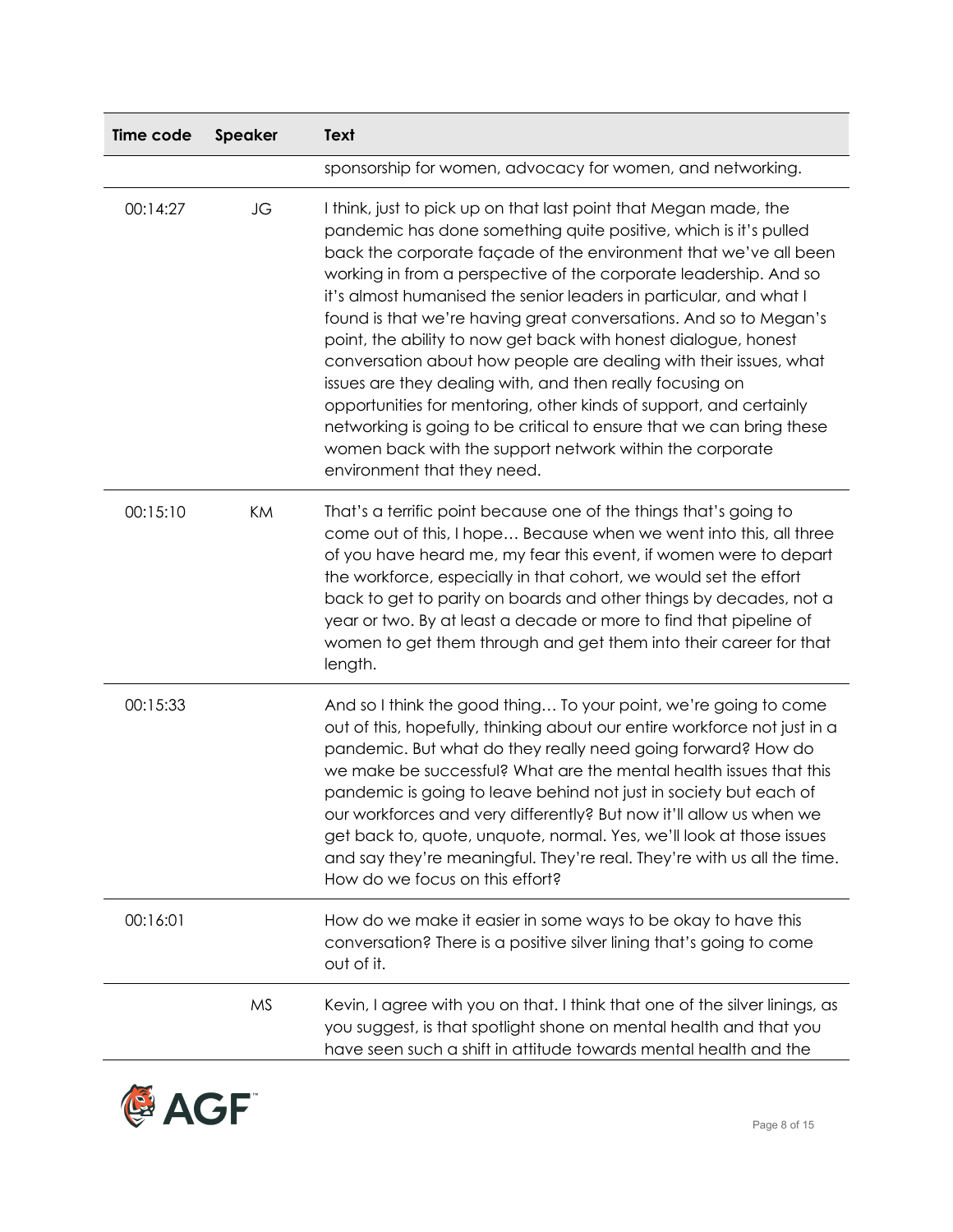| Time code | <b>Speaker</b> | <b>Text</b>                                                                                                                                                                                                                                                                                                                                                                                                                                                                                                                                                                                                                                                                                                                                                         |
|-----------|----------------|---------------------------------------------------------------------------------------------------------------------------------------------------------------------------------------------------------------------------------------------------------------------------------------------------------------------------------------------------------------------------------------------------------------------------------------------------------------------------------------------------------------------------------------------------------------------------------------------------------------------------------------------------------------------------------------------------------------------------------------------------------------------|
|           |                | need to support mental health not just of women but all people in<br>our organisations. And I think that that empathy and understanding<br>will be one of the really good things that I want to make sure we<br>continue as we move forward out of the pandemic and into<br>recovery.                                                                                                                                                                                                                                                                                                                                                                                                                                                                               |
| 00:16:33  | PW             | We've been talking a lot about how corporations can make it a<br>better environment, etc., and we've touched on this on the edges<br>but haven't said it directly, which is the incredible role managers<br>play. Research has shown the more inclusive a manager can be<br>about creating an environment that celebrates all people, that<br>really pulls forward some of the challenges women, people of<br>colour are facing, that is what makes a huge difference.                                                                                                                                                                                                                                                                                              |
| 00:17:06  |                | Because you can have all the great benefits, but if you don't have<br>an inclusive leader or inclusive manager, that's going to really inhibit<br>a woman's experience. I just want to put that out there. We've<br>touched on the edges of it, but really making sure that we have<br>inclusive leaders is critical.                                                                                                                                                                                                                                                                                                                                                                                                                                               |
|           | KM             | I think we've all learned to lead with more empathy than normal the<br>pressures of our careers and our jobs that had not allowed us to.<br>And I think                                                                                                                                                                                                                                                                                                                                                                                                                                                                                                                                                                                                             |
| 00:17:29  |                | And I looked at our own firm, and I've been so proud of the folks<br>that work with me and how they have responded, how they have<br>thoughtfully taken their workforce and really looked at it differently.<br>How do we help people? Not just how do we just do the job? How<br>do we move people forward through this? Because we do have a<br>couple of tough months ahead. Let me switch to one last thing,<br>which is one of the other benefits is we've all had to adopt a<br>different work from home or staggered work environment. How do<br>you think that a change that we've just been through in terms of this<br>work-from-home ability will change the dialogue to allow women to<br>have maybe a little bit of better balance as we move forward? |
| 00:18:06  | PW             | As I was thinking through the question, really interesting because<br>one of the big dialogues that we're having is part of the success of<br>many of our firms or many of our companies is that internal<br>collaboration and that being inside the office and being together.<br>And as we move out of the pandemic, the question becomes, what<br>is the right balance of that?                                                                                                                                                                                                                                                                                                                                                                                  |

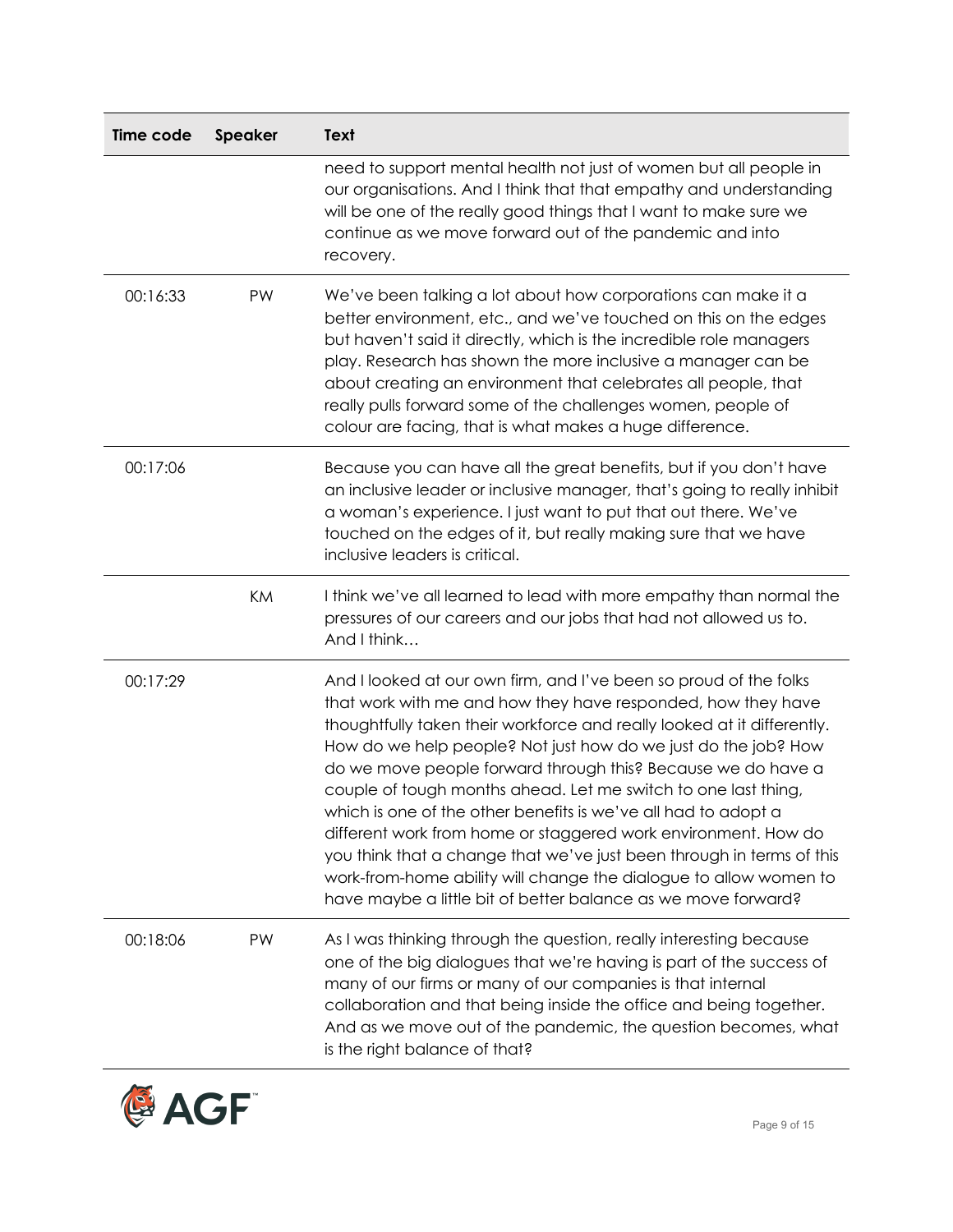| Time code | Speaker   | Text                                                                                                                                                                                                                                                                                                                                                                                                                                                                                                                                                                                                              |
|-----------|-----------|-------------------------------------------------------------------------------------------------------------------------------------------------------------------------------------------------------------------------------------------------------------------------------------------------------------------------------------------------------------------------------------------------------------------------------------------------------------------------------------------------------------------------------------------------------------------------------------------------------------------|
| 00:18:31  |           | What the pandemic has done though is really clearly illustrated that<br>you don't all have to be in the office all the time in order to be<br>successful and that so much can be achieved. And flexibility really<br>does work, and it doesn't change how the organisation works or the<br>outcomes. I think, for us in the future, it's figuring out what that<br>balance is and making sure that we still have those connection<br>points.                                                                                                                                                                      |
| 00:18:56  |           | Because there is still going to be that need for human interaction,<br>those serendipitous moments where we discover, collaborate, and<br>create something new that we might not have created online. But I<br>do believe the pandemic has been a really strong case study in<br>flexibility works. Working from home and having a balance of<br>working from home and working from the office or commuting for<br>meetings, we can drive toward that and a different quality of life in<br>the future.                                                                                                           |
|           | JG        | Yes and Kevin, I think we've had these conversations around our<br>executive table.                                                                                                                                                                                                                                                                                                                                                                                                                                                                                                                               |
| 00:19:31  |           | When you think about the sentiment that we used to always have<br>prior to COVID, which was you had to be in the office to be<br>productive. I think what COVID has revealed is that that absolutely is<br>not the case. You can be out of the office and highly productive,<br>and certainly AGF has demonstrated that in spades in the last year.<br>And I know many companies have as well. What's encouraging<br>about that though is that it does provide that hybrid flexibility. I do<br>worry about the networking and the mentoring side of things and<br>how you can ensure that's being taken care of. |
| 00:19:59  |           | And I do think it's going to force companies to relook at their<br>performance metrics that previously it was you show up and it was<br>presumed you're being productive. There's reality that now we're<br>going to maybe want to look at the way we measure performance,<br>look at behaviours, look at interactions. There's going to be a high<br>degree of trust in the way we interact with our employees. And I<br>think it's an exciting time to really focus on what makes them<br>achieve their best in this new environment, which will be hybrid.                                                     |
|           | <b>MS</b> | The one that I would put out there, and I think it's McKinsey that put<br>this model forward because they've been using it for some time.                                                                                                                                                                                                                                                                                                                                                                                                                                                                         |

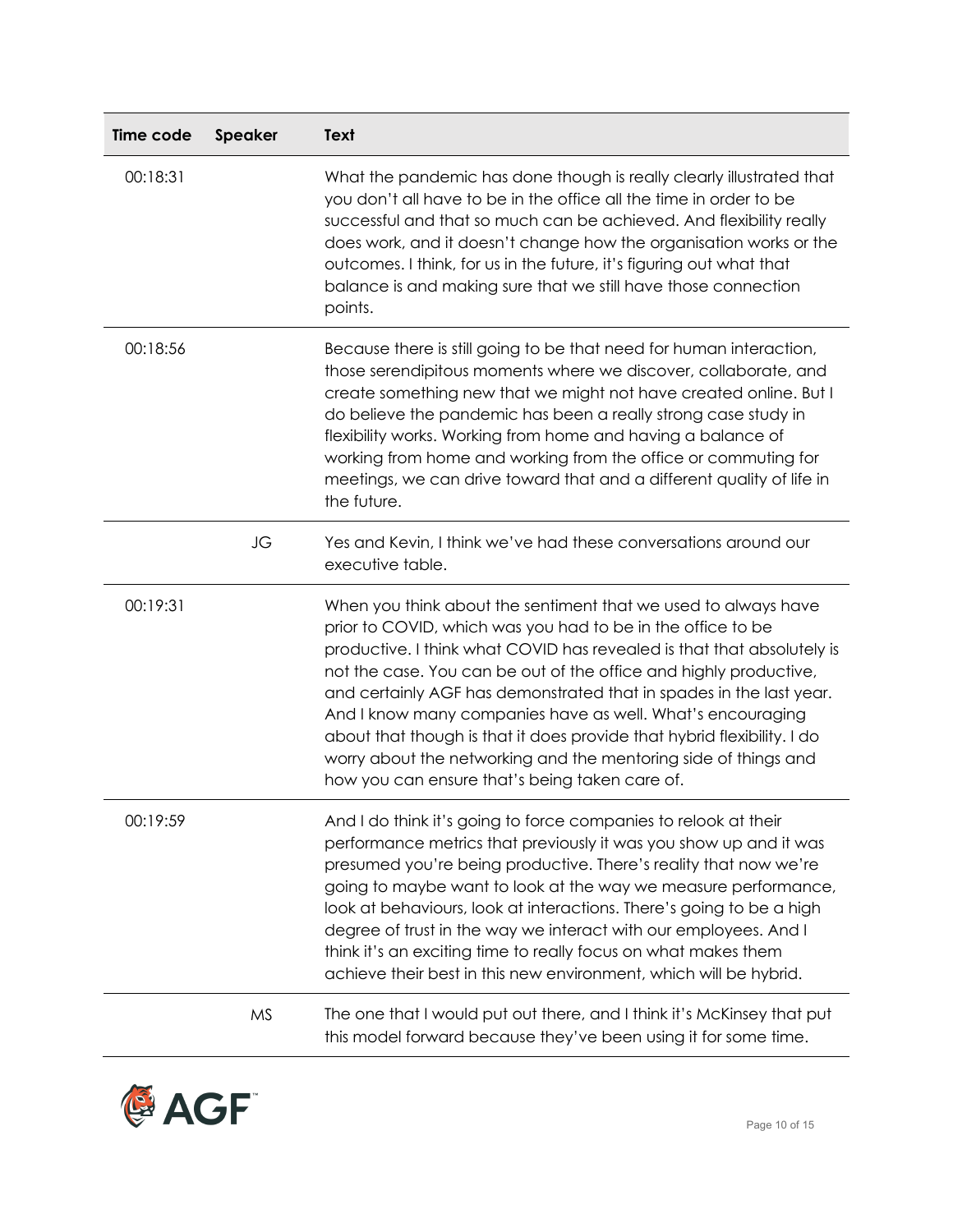| Time code | Speaker | <b>Text</b>                                                                                                                                                                                                                                                                                                                                                                                                                                                                                                                                                                                                                                 |
|-----------|---------|---------------------------------------------------------------------------------------------------------------------------------------------------------------------------------------------------------------------------------------------------------------------------------------------------------------------------------------------------------------------------------------------------------------------------------------------------------------------------------------------------------------------------------------------------------------------------------------------------------------------------------------------|
| 00:20:33  |         | But really allowing a tremendous amount of flexibility for all<br>employees so that they can create the workday that best meets<br>their demands outside of work and inside of work. Yet also having<br>certain days that are, quote, unquote, in-the-office days, where<br>collaboration can happen, networking, mentoring, as well as<br>sustaining the importance of the organisational culture.                                                                                                                                                                                                                                         |
| 00:20:58  |         | So the hybrid in my mind finds that right balance between flexibility<br>but still having time in the office where important connections and<br>relationships are being built.                                                                                                                                                                                                                                                                                                                                                                                                                                                              |
|           | KM      | I'll give you a stunning example of that from my own career a few<br>years back at a different firm. There was a young woman, single<br>mother. She was an analyst, and she was clearly struggling. She was<br>commuting, worried about day care. And the hours that we<br>expected of folks in our business were probably way too high. And I<br>offered to her, so why wouldn't you just work from home a few<br>days? And her comment to me shook me.                                                                                                                                                                                    |
| 00:21:31  |         | Basically said that, my male colleagues, they would think that I<br>wasn't pulling my part or that I was less interested in my career than<br>they were. And so I look at this situation we've just come through<br>and this ability to have a different work environment in the future. I<br>think it's gotten rid of the stigma, and I think, if we all lead with doing<br>that, meaning, if we're going to go a hybrid world, it's on all of us to<br>show that the face time that's what it was in the past is over,<br>especially for working women, working mothers, where I think that<br>we can make something good come out of it. |
| 00:22:03  | JG      | I think what we have to remember too though is particularly in our<br>line of business And Penny, you can probably speak to your<br>manufacturing side much more specifically. But certainly on the<br>financial services side of the business, we're really fortunate that we<br>can work from home. If you think about it, 40% of the workforce<br>really can work from home. But there's 60% that can't, and so think<br>about all the individuals, women and men, who are forced in this<br>environment to go to work and have to face the daily challenges of<br>that.                                                                 |
| 00:22:29  |         | There's going to have to be policy changes that affect them to<br>more directly ensure that they can achieve the flexibility that they<br>need to meet the needs and to come back to this issue of gender                                                                                                                                                                                                                                                                                                                                                                                                                                   |

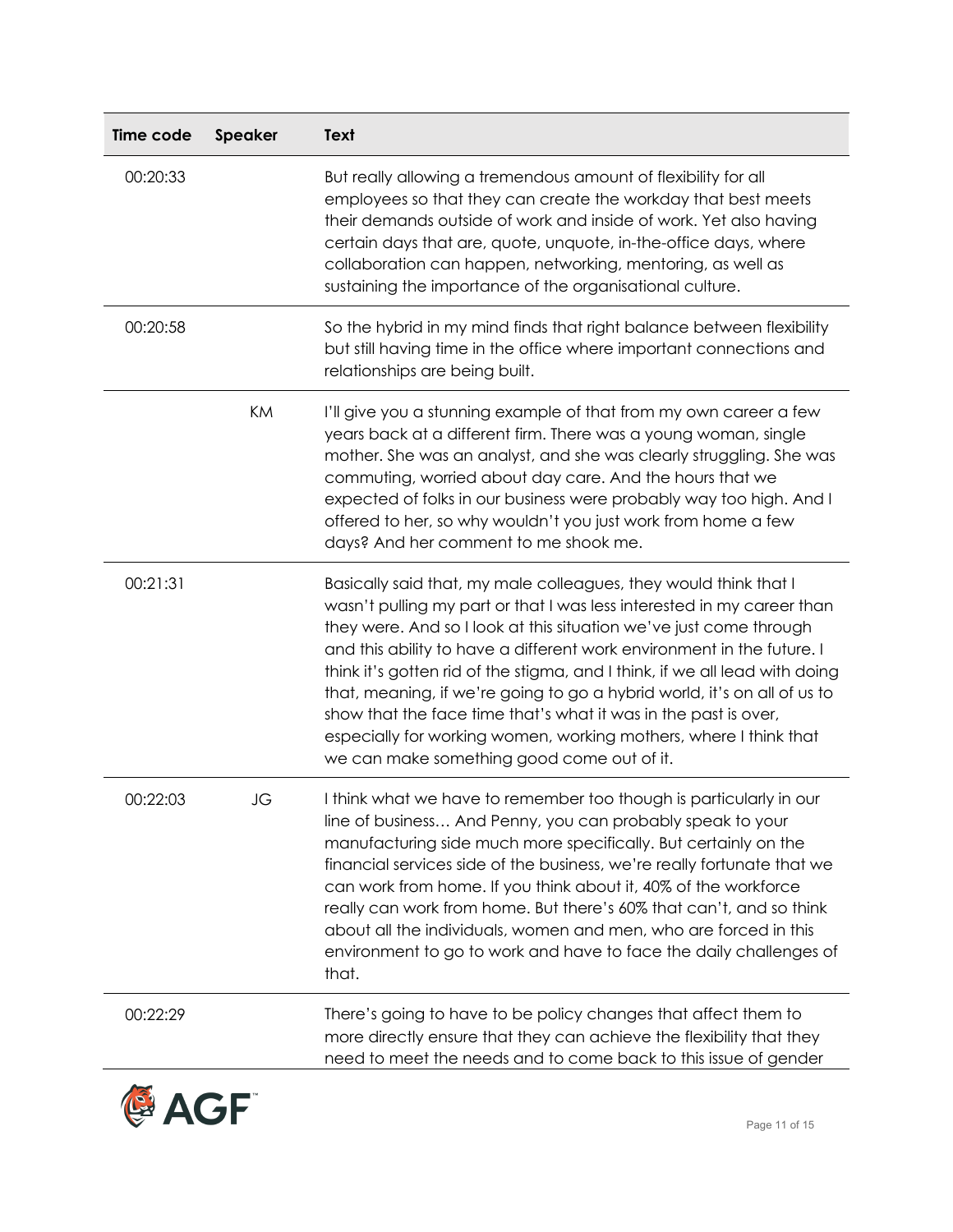| Time code        | <b>Speaker</b> | <b>Text</b>                                                                                                                                                                                                                                                                                                                                                                                                                                                                                                              |
|------------------|----------------|--------------------------------------------------------------------------------------------------------------------------------------------------------------------------------------------------------------------------------------------------------------------------------------------------------------------------------------------------------------------------------------------------------------------------------------------------------------------------------------------------------------------------|
|                  |                | parity to make sure we can bring women back into the workforce<br>across the board.                                                                                                                                                                                                                                                                                                                                                                                                                                      |
|                  | <b>MS</b>      | I want to offer up to Kevin your point. I saw a recent poll that<br>showed, in terms of feeling pressure to work more, 36% of women<br>felt that versus 27% of men. When they asked how exhausted are<br>you, 54% of women, 41% men. When they asked about burnout, 39%<br>of women, 29% of men.                                                                                                                                                                                                                         |
| 00:23:03         |                | So clearly we know that the pandemic has brought on tremendous<br>stress and exhaustion. But we're still seeing that increase around it's<br>the percentage of women that are really feeling this. So we have to<br>still figure out how do we start to break this, and some of this is<br>society, but some of it is certainly in organisations. And then I also<br>think there's ways women can help themselves.                                                                                                       |
| 00:23:28         |                | We need to encourage each other to go ahead and challenge<br>some of the stereotypes, challenge some of biases, and continue to<br>find ways to resource ourselves so that we are not overly burdened<br>with responsibilities both at work and home.                                                                                                                                                                                                                                                                    |
|                  | PW             | Megan, I thought that was a really great point about help yourself.<br>Obviously, with older children, children in their twenties, I'm a long<br>way from the days where I'm embarrassed that my six-year-old is<br>popping into the video screen while I am conducting a meeting.                                                                                                                                                                                                                                       |
| 00:23:59         |                | And I find one of the things that I've had to do a lot during the<br>pandemic is, if your six-year-old is having a meltdown, it is okay to<br>leave the meeting, and we can continue it later. No one will<br>remember what has happened. Only you. A year from now when<br>you're delivering results, when we're talking about what happened<br>during the year, no one is going to remember those individual<br>events. We have to give ourselves a little bit of a break, but it is really<br>hard for us to do that. |
|                  | <b>MS</b>      | I love that, Penny, and this year, I had a group of leaders I worked<br>with over six months.                                                                                                                                                                                                                                                                                                                                                                                                                            |
| 00:24:29         |                | And one of the women had a daughter who always wanted to<br>come in and get a hug. And we're all on video. And this female<br>leader just used to go off camera every single time, and finally the<br>group said to her, please don't go off camera. We love seeing your<br>daughter come in. We love seeing her receive a hug from you. That                                                                                                                                                                            |
| <b>&amp; AGF</b> |                | Page 12 of 15                                                                                                                                                                                                                                                                                                                                                                                                                                                                                                            |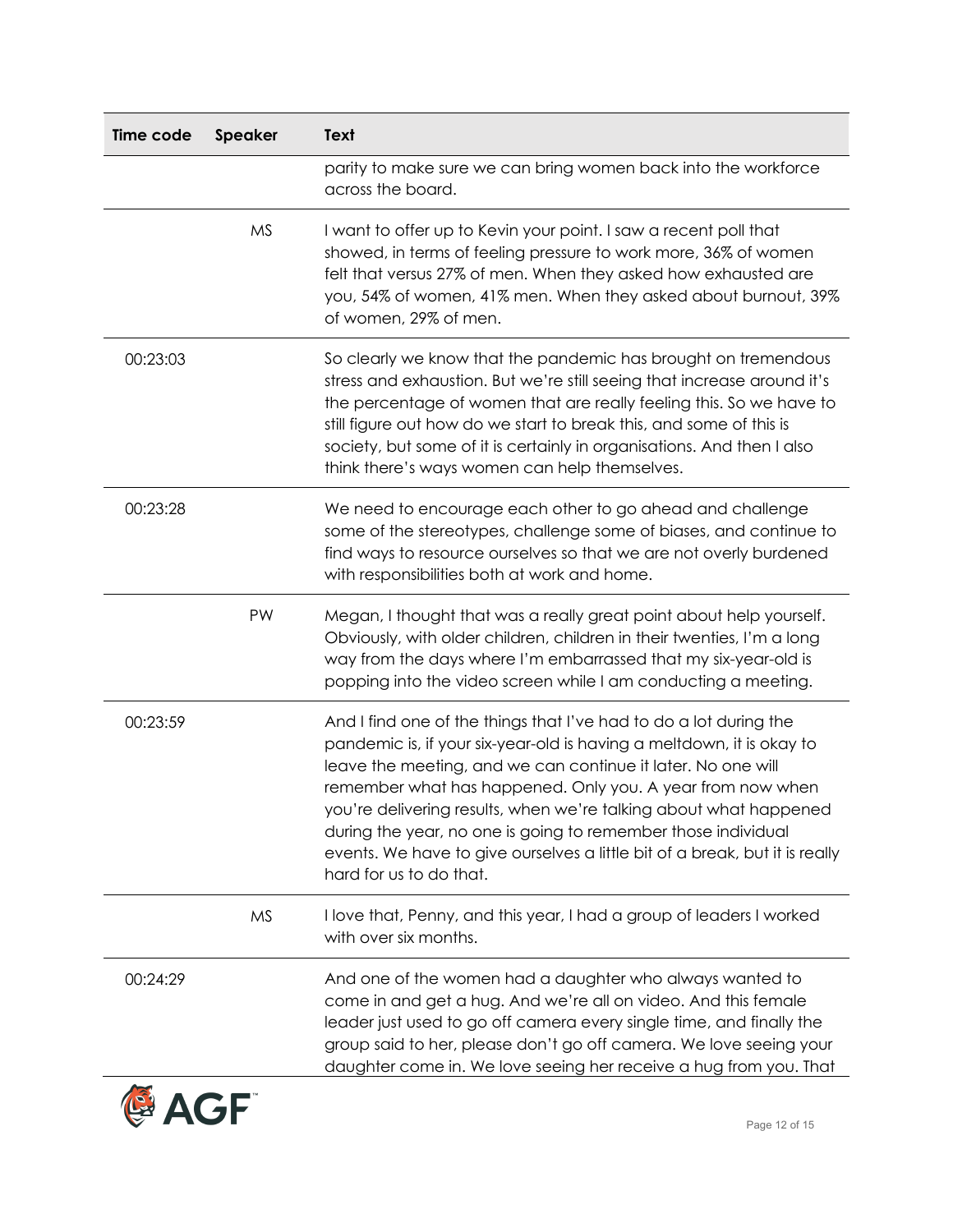| Time code | <b>Speaker</b> | Text                                                                                                                                                                                                                                                                                                                                                                                                                                                                                                                                                                                                                  |
|-----------|----------------|-----------------------------------------------------------------------------------------------------------------------------------------------------------------------------------------------------------------------------------------------------------------------------------------------------------------------------------------------------------------------------------------------------------------------------------------------------------------------------------------------------------------------------------------------------------------------------------------------------------------------|
|           |                | makes her day better. And so just to your point, finding more ways<br>to be inclusive of the holistic role women and men play is such an<br>important part.                                                                                                                                                                                                                                                                                                                                                                                                                                                           |
| 00:24:57  |                | And giving ourselves a bit of that freedom to either make the call<br>that the meeting can't go on or to make it okay that a child comes<br>in to receive a hug.                                                                                                                                                                                                                                                                                                                                                                                                                                                      |
|           | KM             | You know I'm an optimist. This has been a great conversation, so<br>let's wrap up with a couple of positive thoughts here. Where do you<br>think we will be when we celebrate International Women's Day in<br>2022, and what are you most hopeful about? Maybe we'll start with<br>Penny.                                                                                                                                                                                                                                                                                                                             |
|           | PW             | I am hopeful, International Women's Day in 2022, that we're doing a<br>live event as well as a podcast and that we're able to be together<br>because of vaccines and some of the great work that's going on to<br>help society right now.                                                                                                                                                                                                                                                                                                                                                                             |
| 00:25:33  |                | But what I want us to come out of and think about next year is how<br>do we make sure that women have opportunities again. We've<br>talked about working from home. We've talked about online.<br>We've talked about virtual. I do believe that virtual has proven that<br>you can work on a role in many industries from anywhere in the<br>world and that there are opportunities that any of us, men or<br>women who have possibly turned down in our careers because we<br>couldn't move, we couldn't go somewhere, we weren't ready, think<br>we can now.                                                        |
| 00:26:03  |                | So I think there are plenty of opportunities that are coming out that<br>we can take advantage of, and I think there are opportunities for<br>women to make leaps and bounds forward and start to really come<br>back from where we were and that a year from now, Kevin, you<br>and I on our women's advocacy committee we really are talking<br>about how do we make sure women are getting on boards and in<br>the boardroom and in senior leadership roles because we've been<br>able to move some things forward and seeing the right direction<br>happening and shoring up what has happened over the pandemic. |
| 00:26:31  | <b>MS</b>      | Last year, I had the pleasure of being with a group of women,<br>women in ETFs actually, and it was a great gathering to celebrate<br>International Women's Day. I'm certainly hoping, like Penny, next                                                                                                                                                                                                                                                                                                                                                                                                               |

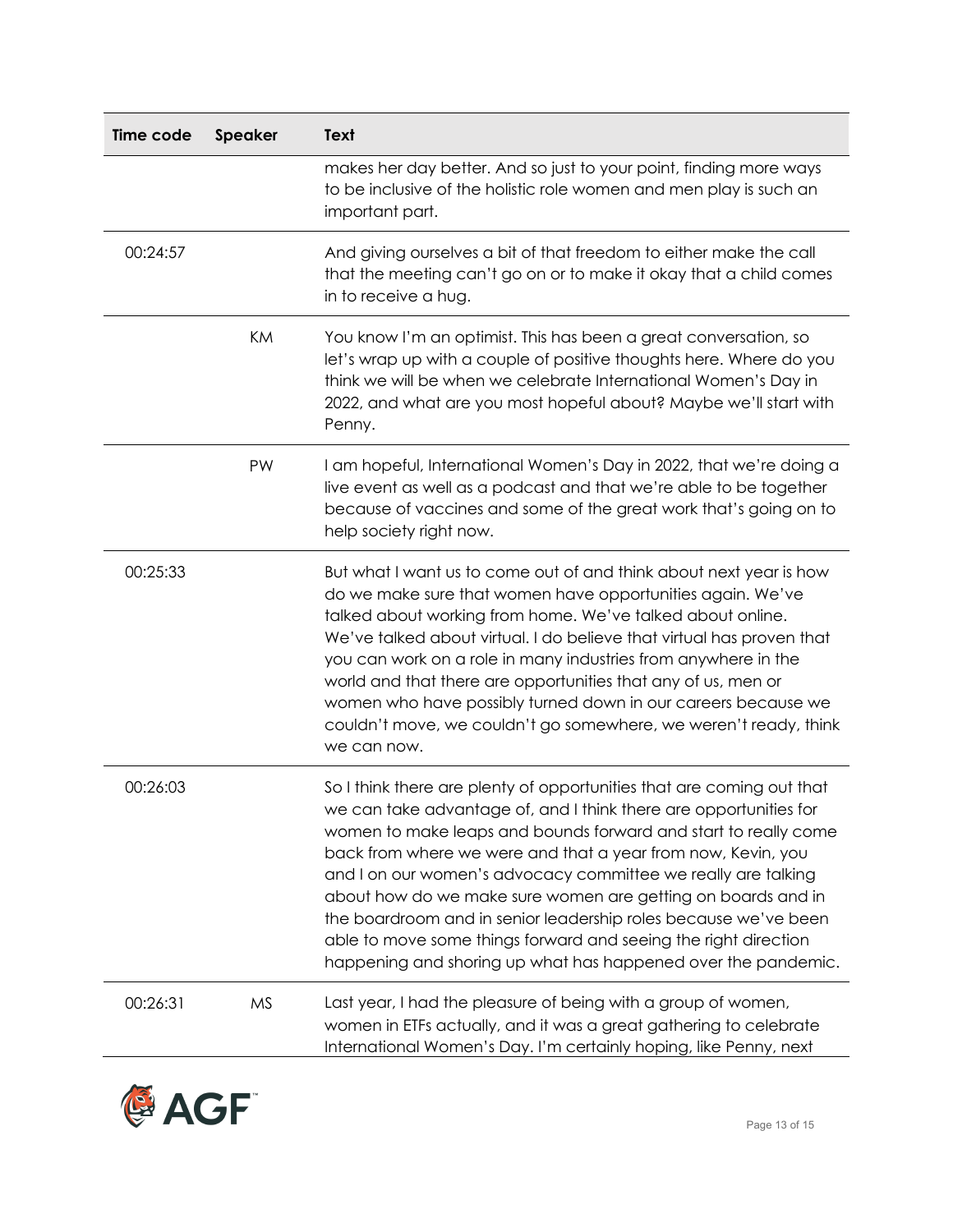| Time code | <b>Speaker</b> | <b>Text</b>                                                                                                                                                                                                                                                                                                                                                                                                                                                                                                                                                                                                                   |
|-----------|----------------|-------------------------------------------------------------------------------------------------------------------------------------------------------------------------------------------------------------------------------------------------------------------------------------------------------------------------------------------------------------------------------------------------------------------------------------------------------------------------------------------------------------------------------------------------------------------------------------------------------------------------------|
|           |                | year we can do something in person. I'm also very hopeful that<br>what will come out of this will be a recognition of the challenges<br>that were impacting women more substantially than men it seems<br>based on the data. I've actually joined another not-for-profit that<br>has been established during this period of time called The Prosperity<br>Project. And it's specifically focused on addressing women<br>challenges that have surfaced through this COVID time period.                                                                                                                                         |
| 00:27:04  |                | And they're doing things like introducing mentoring programmes.<br>They're doing things like really doing deep research and data on<br>women to understand what the pipeline is for new opportunities,<br>where they have fallen off, and then trying to work with government<br>to get policies put in place to change the direction of where things<br>are going. The one thing COVID has done is revealed some of the<br>unfortunate underbelly that people have been struggling with, and I<br>think what we will find is there will be great resolve to address these<br>issues as we move forward and get out of COVID. |
| 00:27:33  | JG             | The thing I think most about for next year is really having women<br>celebrated for what they bring to the table naturally. There was a<br>recent study, I think it was through Harvard Business Review, that<br>showed the leaders that are succeeding during this crisis are the<br>ones who are inclusive, compassionate, empathetic, collaborative,<br>and largely that falls on the feminine side of the leadership.                                                                                                                                                                                                     |
| 00:28:00  |                | So what we're seeing is this is the way women tend to lead. I'd love<br>to see that really celebrated and celebrated in a way that it starts<br>to set a new standard for what leadership looks like versus the<br>standard we've had for so long.                                                                                                                                                                                                                                                                                                                                                                            |
|           | KM             | I want to thank all three of you. You've each helped me throughout<br>this past year think about a lot of these issues and each in a different<br>way. Each have been a valuable lesson to me, and for me, as look<br>at the next year, I think the awareness we've created around this<br>issue society-wise about how impactful this has been and what we<br>all need to do to change our thinking about the role of women,<br>how we can help, how do we get this back on track.                                                                                                                                           |
| 00:28:38  |                | I'm actually optimistic that we haven't lost ground. Maybe if we do<br>this right, we'll have gained ground.                                                                                                                                                                                                                                                                                                                                                                                                                                                                                                                  |
|           | VO             | This podcast is for informational purposes only and is prepared by                                                                                                                                                                                                                                                                                                                                                                                                                                                                                                                                                            |